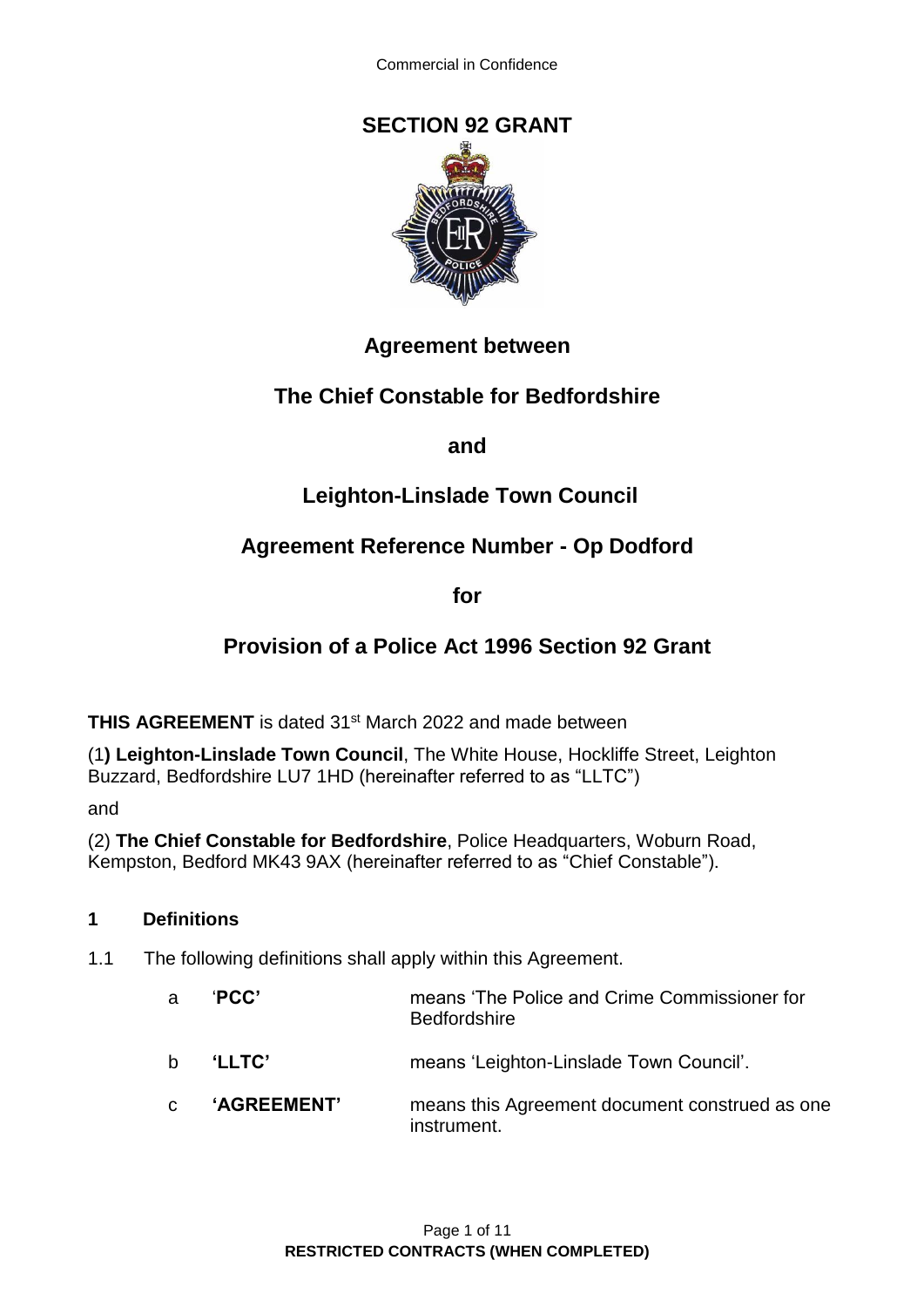| d            | <b>DULY</b><br><b>AUTHORISED</b><br><b>OFFICER'</b> | means any person authorised by either party to act on<br>their respective behalf for the purposes of the Agreement<br>or any order. |
|--------------|-----------------------------------------------------|-------------------------------------------------------------------------------------------------------------------------------------|
| e            | 'SERVICES'                                          | means the services set out in the service level Schedule.                                                                           |
| $\mathbf{f}$ | <b>'POLICE OFFICER'</b>                             | means a Police Officer of Bedfordshire Police                                                                                       |
| g            | <b>CHIEF</b><br><b>CONSTABLE'</b>                   | means the Chief Constable of Bedfordshire Police                                                                                    |
| h            | <b>'POLICE STAFF'</b>                               | means a member of the staff employed by Bedfordshire<br>Police                                                                      |
| j.           | <b>'PCSO'</b>                                       | means a member of the staff employed by Bedfordshire<br>Police as a Police Community Support Officer.                               |
|              | <b>'GDPR'</b>                                       | means EU General Data Protection Regulation 2016/679                                                                                |

## **2 Principle Objectives of This Agreement**

2.1 The following Grant Agreement has been drafted between Chief Constable and LLTC with the primary aim and principle objective of providing the Chief Constable with a funding grant from LLTC for the provision of additional chargeable policing services.

The purposes of this Agreement are: -

- a) to govern the relationship between Chief Constable and LLTC in relation to each party's responsibilities,
- b) provide a clear understanding of the duties of each party in relation to the contributions to this Agreement.

## **3 Grants by local authorities – Section 92 of the Police Act 1996**

- 3.1 This Agreement is made pursuant of Section 92 of the Police Act 1996 (as amended).
- 3.2 Section 92 (2) of the Police Act allows the council of a county, district, county borough, London borough, parish or community to make grants to any police and crime commissioner whose police area falls wholly or partly within the council's area.
- 3.3 Section 92 (3) states that grants under this section may be made unconditionally or, with the agreement of the chief officer of police for the police force concerned, subject to conditions.
- 3.4 In this grant agreement, grants made under Section 92 are made conditionally that:
	- a) The claims against the grant agreement are made for policing in the LLTC area
	- b) The total claims do not exceed the maximum grant agreement specified in Appendix B.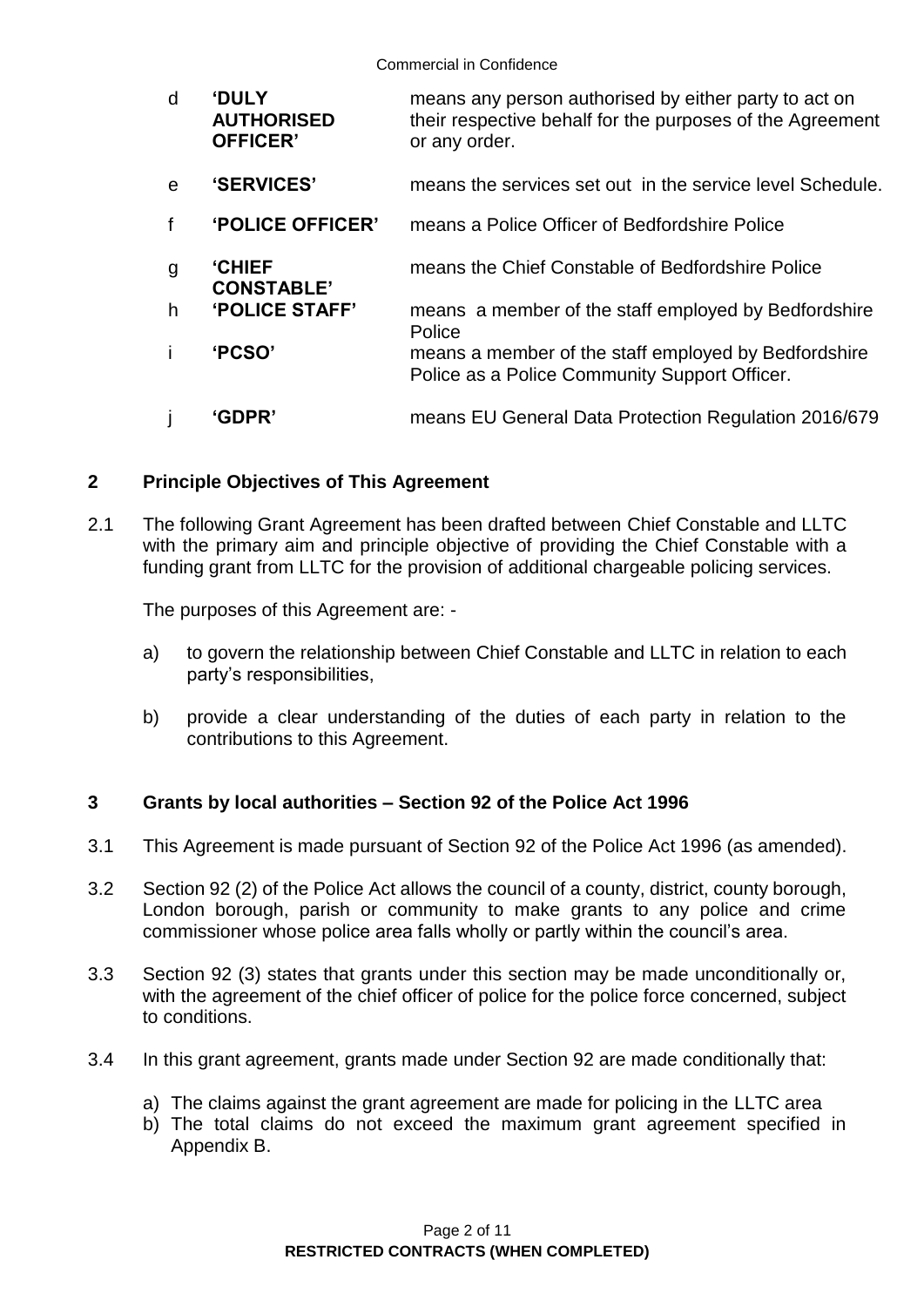## **4 Duration of this Agreement**

4.1 This Agreement shall be for a period of 12 months commencing on the 1st day of April 2022.

## **5 Prices**

- 5.1 The prices charged shall be in accordance with the provisions of the Agreement. All prices shall be in pounds sterling.
- 5.2 The prices under this agreement will remain static throughout the duration of the agreement.

## **6 Inducements**

- 6.1 If LLTC or any person employed by or acting on their behalf in relation to this Agreement with the Chief Constable;
	- a) offers or gives or agrees to give to any person any gift or consideration of any kind as an inducement or reward for doing or forbearing to do or for having done or forborne to do any action or for showing or forbearing to show favour or disfavour to any person, or
	- b) commits any offence under the Prevention of Corruption Acts 1889 to 1916, Bribery Act 2010 or any enactment replacing or amending those Acts, or
	- c) gives any fee or reward the receipt of which is an offence under the Local Government Act 1972 or any enactment replacing or amending that Act,

then the Chief Constable shall be entitled to terminate the Agreement.

## **7 Disclaimer**

7.1 This Agreement is not an endorsement of any LLTC products or services. All advertising and merchandising material will denote this. Under no circumstances, shall any of the Constabularies or PCC's crests, logo's or name appear on any promotional literature, including leaflets, videos, posters etc., unless prior authorisation has been approved in writing by the PCC.

#### **8 Law**

8.1 This Agreement is to be constructed and enforced in accordance with English Law and is subject to the exclusive jurisdiction of the English courts to which the parties hereto submit. This clause shall not prevent any party from seeking interim relief in any court of competent jurisdiction.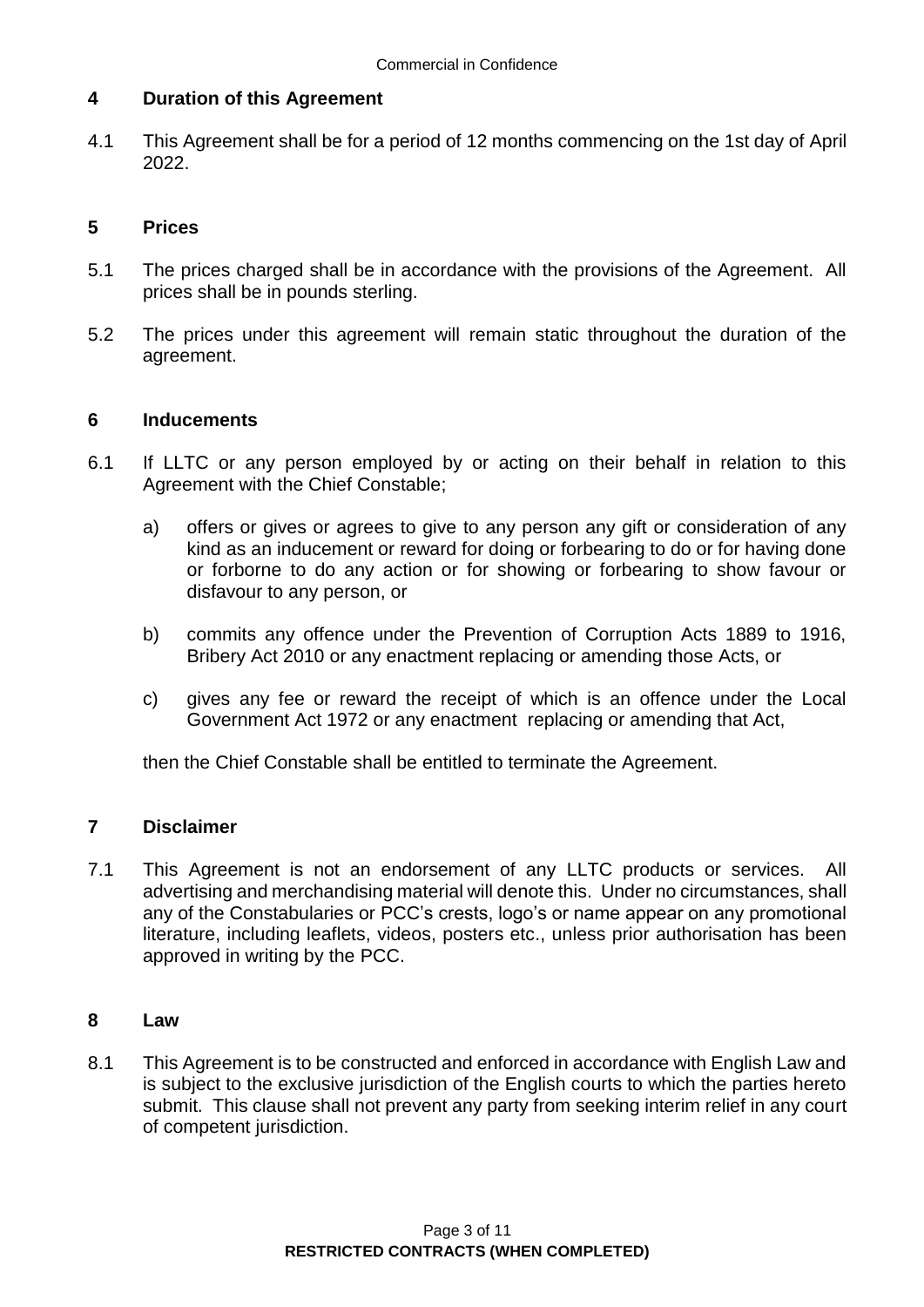## **9 Indemnity**

9.1 LLTC shall indemnify and hold indemnified any member of staff, Police Officers and Police Community Support Officers working in relation to this Agreement against any act of negligence, damage or injury for when LLTC is responsible, howsoever such damage or injury shall arise.

#### **10 Insurance**

10.1 LLTC shall arrange adequate insurance to cover the liability referred to in Clause 9. LLTC shall on request by Chief Constable or PCC produce proof of the existence, adequacy and currency of such insurance policies. In this respect, LLTC will be required to hold insurance cover by means of a Public Liability Policy to a minimum of £5,000,000 for any one occurrence.

## **11 Compliance with Laws and Regulations**

11.1 LLTC shall in carrying out the terms of the Agreement comply with the provisions of the Health and Safety at Work Act 1974, the regulations concerning the Control of Substances Hazardous to Health, the bye-laws and regulations in force within the revised Police District boundaries of Bedfordshire Police and all other material laws and regulations. LLTC shall indemnify Chief Constable and PCC against any breaches and any proceedings in respect of any such laws and or regulations. LLTC shall give any notices and obtain any licences, permissions or permits required by law to enable the Agreement to be performed.

## **12 Precedence**

- 12.1 These conditions and any attachments hereto take precedence over any additional or different terms and conditions, to which notice of objection is hereby given.
- 12.2 These conditions, together with any attachments in connection with the Agreement constitute the entire understanding between the parties and supersede any previous communications, representations or Agreements, whether oral or written. No change to any of these conditions shall be valid or binding on either party unless in writing and signed by a Duly Authorised Officer of each party.

## **13 Contracts (Rights of the Third Parties) Act 1999**

13.1 This Agreement shall not create any rights that shall be enforceable by anyone other than the parties to this Agreement.

## **14 Termination of the Agreement**

14.1 Both parties may at any time terminate this Agreement in its entirety, without compensation, liability and without prejudice to any rights previously accrued.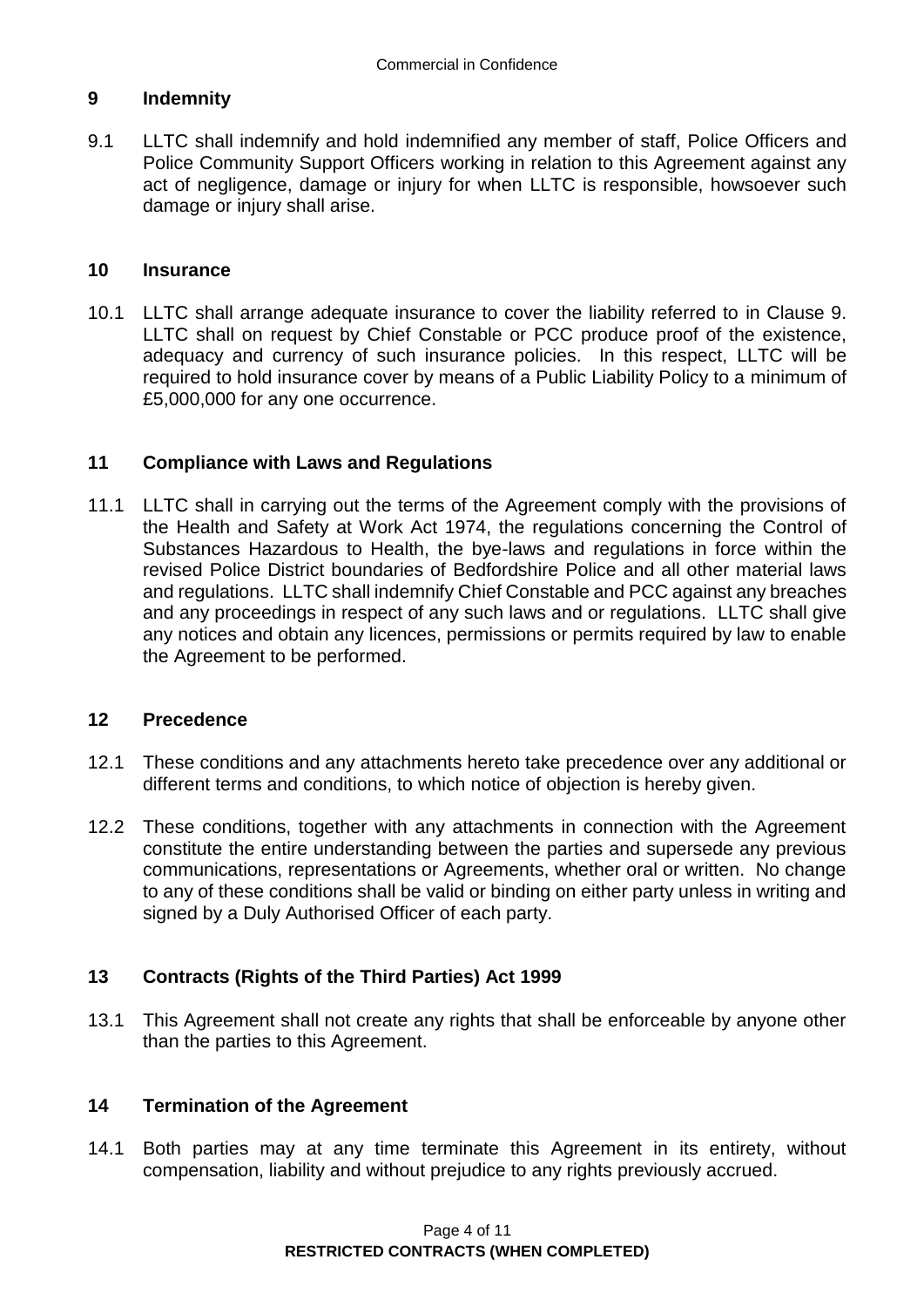14.2 Notice of termination must be in writing signed by a Duly Authorised Officer of either party, giving no less than one calendar month's notice. The notice shall be served by first class post to the address set out in the definitions of this Agreement.

## **15 Confidentiality**

- 15.1 LLTC shall not without the written consent of Chief Constable during the Agreement period or at any time thereafter make use of/for his own purposes or disclose to any person (except as may be required by law), the Agreement documents or any information contained therein or in any material provided to the LLTC by Chief Constable pursuant to the Agreement or prepared by the Contractor pursuant to the Agreement, all of which information shall be deemed to be confidential.
- 15.2 The LLTC shall neither dispose of nor part with possession of any confidential material provided to the LLTC by the pursuant to the Agreement; other than in accordance with the express written instructions of Chief Constable.
- 15.3 The LLTC shall not and shall ensure that his employees do not divulge to any third party any information which comes into their possession in the course of providing the service or goods.
- 15.4 Chief Constable and PCC cannot sign up to confidentiality clauses.

## **16 The Freedom of Information Act 2000**

- 16.1 The Chief Constable is a corporation sole and PCC is a public authority to which the Freedom of Information Act 2000, The Environmental Information Regulations 2004 and the Code of Practice on Access to Government Information (2nd edition) applies. The Chief Constable and PCC are obliged to consider written requests for information from members of the public and must disclose the requested information unless an exemption is available under the Act or Regulations. In response to a request for information (including information provided by LLTC in the course of this tendering exercise), the Chief Constable and/or PCC may be required to confirm or deny they hold information and communicate the information to the applicant.
- 16.2 Chief Constable and/or PCC must respond to requests for information by the 20<sup>th</sup> working day after the request is received and, whilst Chief Constable/PCC may consult with you (but will not necessarily do so) about specific requests, any such consultation will have to be completed within a very short timescale. Accordingly, LLTC must consider whether any of the information supplied (or relating to LLTC) in this tendering exercise falls within one or more of the exemptions contained in Part II of the Freedom of Information Act 2000. If you do consider any such exemption to exist, then LLTC must set out for Chief Constable/PCC in detail, at the earliest opportunity (preferably when providing the information) the particular information to which any exemption applies and the specific grounds for contending that the exemption exists.
- 16.3 LLTC must provide Chief Constable / PCC with all reasonable assistance and cooperation to enable it to comply with any requests for information received under the Freedom of Information Act 2000 within the prescribed time limits.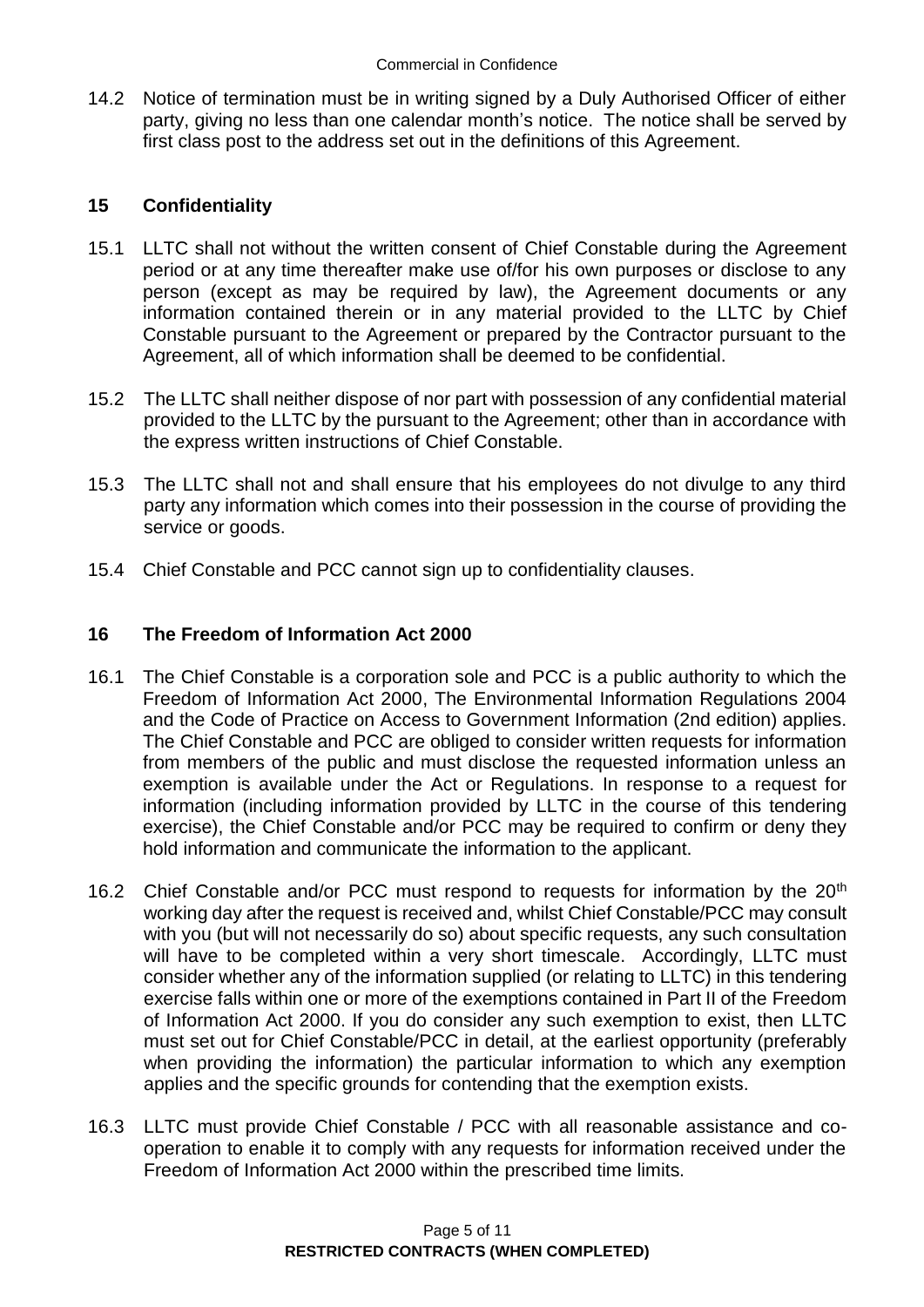- 16.4 LLTC must take any necessary legal advice in relation to the operation of the Freedom of Information Act 2000 at the earliest opportunity.
- 16.5 No liability shall arise on the part of Chief Constable/ PCC in respect of the disclosure of any information by it in proper compliance with the Freedom of Information Act 2000.
- 16.6 The Chief Constable and PCC do not intend to divulge any personal data for non-law enforcement purposes, outside of European Justice / Home Affairs measures and undertake compliance with the EU General Data Protection Regulation 2016/679 (GDPR) & EU Data Protection Directive 2016/680 ('Law Enforcement Directive').

## **17 Racial Discrimination and Equality of Opportunity**

- 17.1 The Chief Constable shall, in the course of providing the Services under this Agreement comply in all material respects with the provisions of appropriate employment and equality laws and regulations and will indemnify LLTC against any claims that may be brought in respect of breaches by the Chief Constable. These will include, but not limited to:
	- The Race Relations Act 1976, as amended by the Race Relations (Amendment) Act 2000
	- The Race Relations Act (Amendment) Regulations 2003
	- Employment Equality (Religion or Belief) Regulations 2003
	- Disability Discrimination Act 1995
	- Equal Pay Act 1970 (Amendment) Regulations 2003
	- Employment Equality (Sexual Orientation) Regulations 2003
	- Sex Discrimination Act 1975 (Amendment) Regulations 2003
	- Employment Equality (Sexual Orientation) Regulations 2003
	- The Equality Act 2006
	- Age Discrimination Act (October 2006)
	- The Equality Act 2010
	- Police Reform and Social Responsibility Act 2011
	- EU General Data Protection Regulation 2016/679
	- EU General Data Protection Regulation 2016/680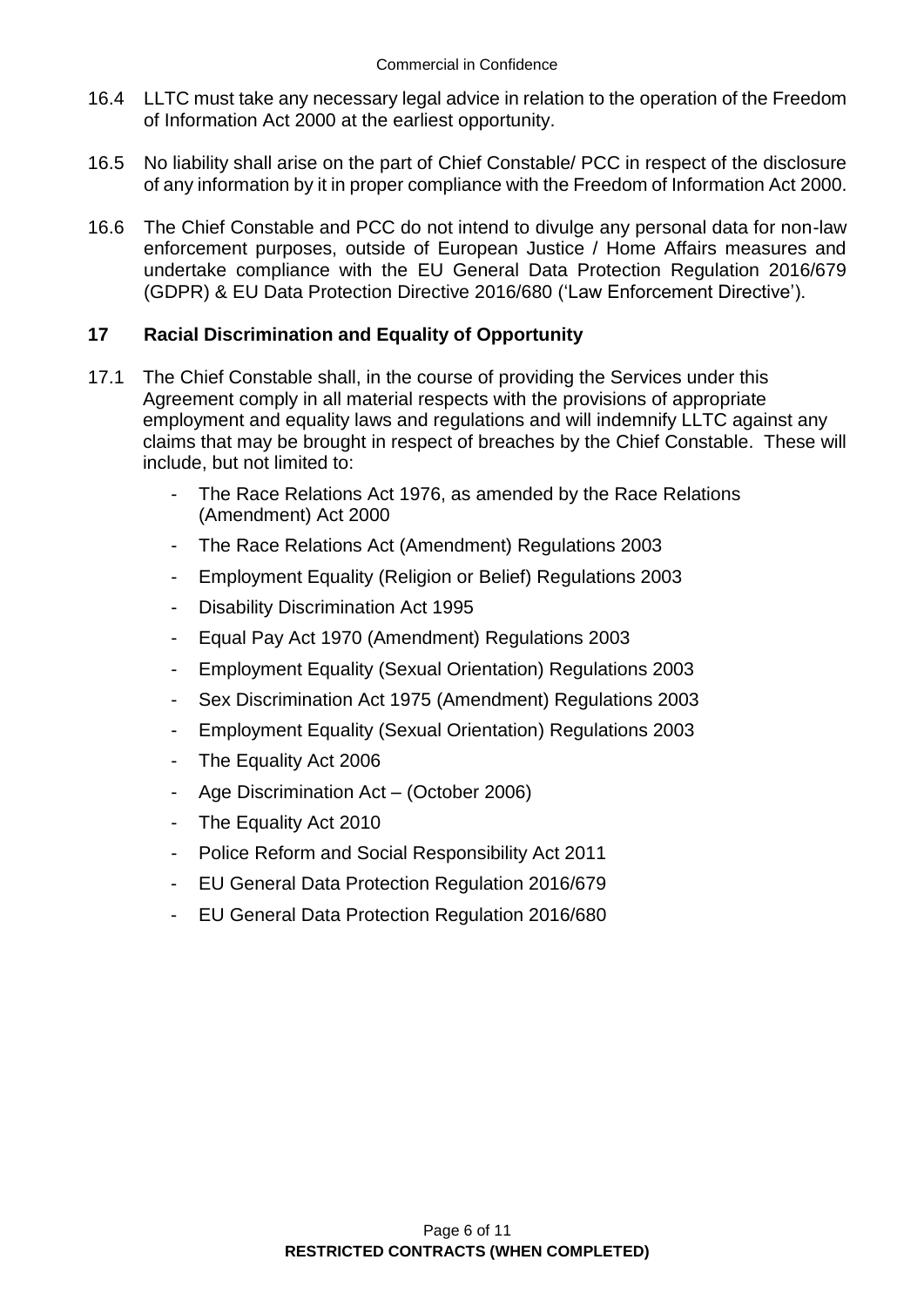## **APPENDIX A**

## **OBLIGATIONS AND RESPONSIBILITIES OF Chief Constable**

Under this Agreement, Chief Constable shall be responsible for the provision of the following.

- 1.1 Provision of services up to a value of £30,000 the delivery of this service between 1<sup>st</sup> April 2022 and 31st March 2023.
- 1.2 Delivery of targeted policing services during the course of the agreement, as required.
- 1.3 Policing services may not necessarily be delivered on a demand basis, rather than time basis, within the provisions of 1.1 above.
- 1.4 PCC will through the local Community Policing Team, will task an officer with rank of Sergeant or above to attend the monthly meeting of the Combating Crime Working Group (when held) and every other month deliver a written report to LLTC, allowing Community Consultation and direction for changes in targeted policing for the following month(s) or remainder of the contract. This report will be augmented by a breakdown of policing services delivered under this agreement, for the previous month.
- 1.5 Services under this agreement are to be delivered through the use of Police Officers of the rank Police Constable or Police Sergeant or PCSOs, unless otherwise agreed in writing.
- 1.6 The PCC does not charge for transporting Police Officers, Police Community Support Officers, Special Constables and Police Staff, where vehicles are utilised that have more than 8 seats and as such might become subject to the provisions of the Public Passenger Vehicles Act 1981.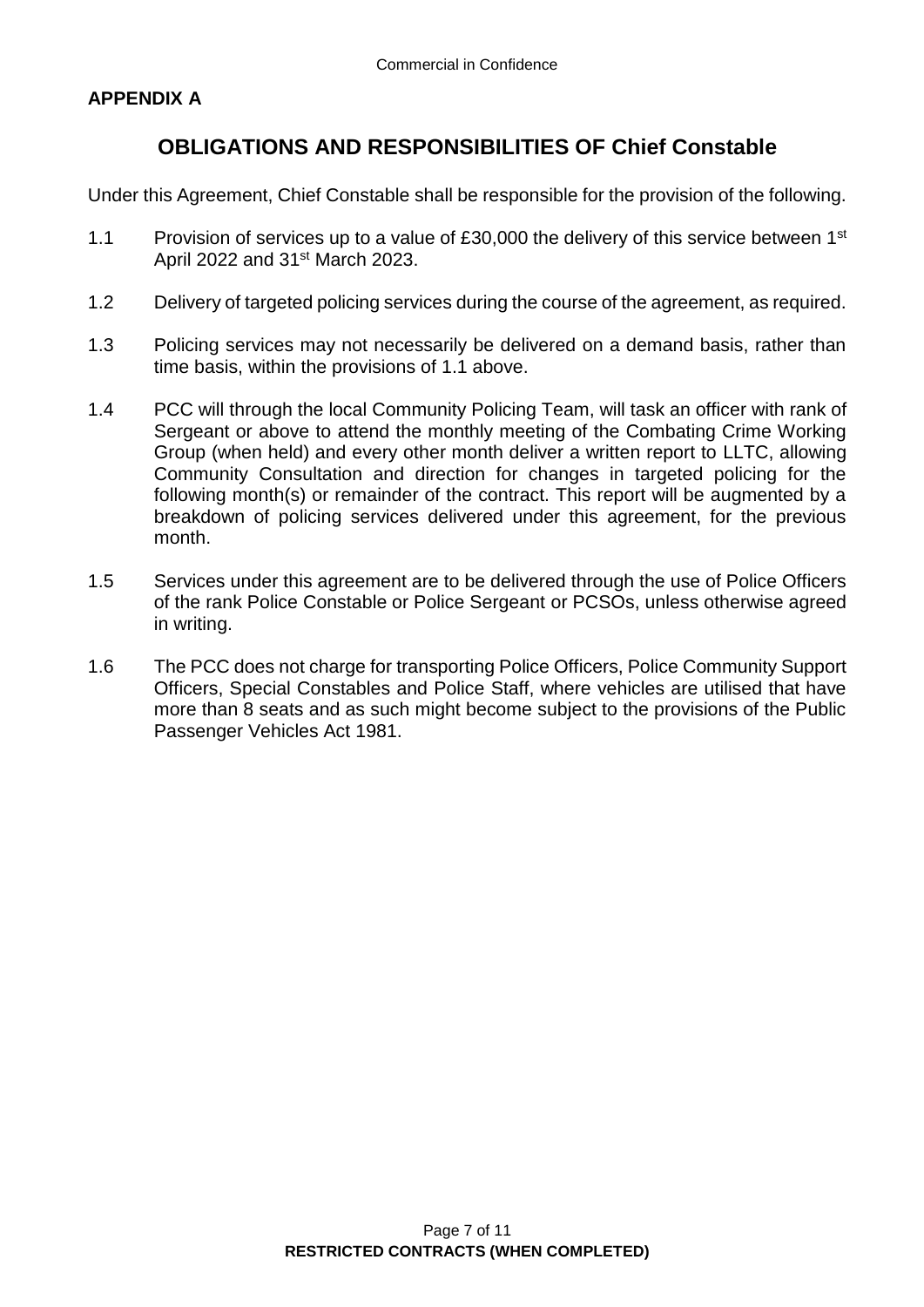## **APPENDIX B**

## **OBLIGATIONS AND RESPONSIBILITIES OF LLTC**

Under this Agreement, LLTC shall be responsible for the following.

- 1.1 Payment for services up to a value of £30,000 between 1<sup>st</sup> April 2022 and 31<sup>st</sup> March 2023.
- 1.2 Delivery of direction to target policing services during the course of the agreement, as required. First direction is expected in April 2022, with the Local Policing Team using best judgement to determine services delivered prior to the first direction being received.
- 1.3 Establishment of a Combating Crime Working Party to receive reports from the PCC and deliver direction for targeted policing services.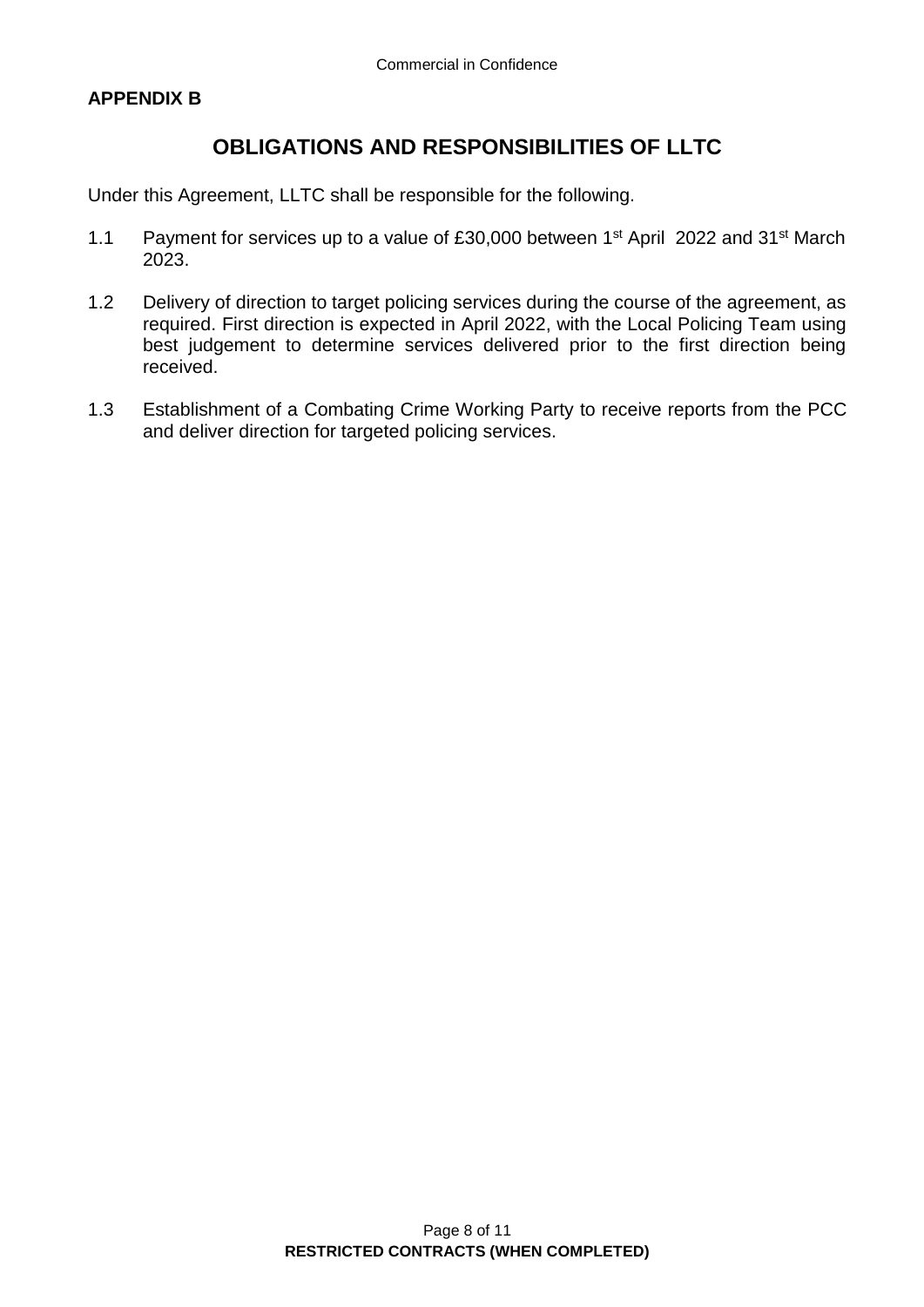## **APPENDIX C**

# **CHARGING SCHEDULE**

Charges rates for Police Services under Section 25 for 1<sup>st</sup> April 2022 through 31<sup>st</sup> March 2023 shall be as follows.

| <b>Uniform</b><br>and<br><b>CID</b> | <b>Full Economic</b><br><b>Cost</b><br><b>Hourly Rate</b><br>£ | <b>Abated Cost</b><br><b>Hourly Rate</b><br>£ |
|-------------------------------------|----------------------------------------------------------------|-----------------------------------------------|
| Sergeant                            | £81.85                                                         | £47.76                                        |
| Constable                           | £73.38                                                         | £42.23                                        |
| <b>Special Constable</b>            | £36.30                                                         | £20.80                                        |
| PCSO                                | £47.21                                                         | £22.89                                        |

Charges for Special Police Services under Operation DODFORD will be charged at the abated rate, following the approval from the Chief Constable.

#### **Payment**

The PCC shall submit an invoice to LLTC in arrears, in respect of any payment due under this Agreement.

| <b>Payment Account Details</b> |  |  |
|--------------------------------|--|--|
| <b>Account Name</b>            |  |  |
| <b>Account Number</b>          |  |  |
| <b>Sort Code</b>               |  |  |
| <b>Recipient Bank</b>          |  |  |

Payment shall be sent to Bedfordshire Police, Finance Department, Woburn Road, Kempston, Bedford MK43 9AX within 21 (twenty one) days from the date of invoice.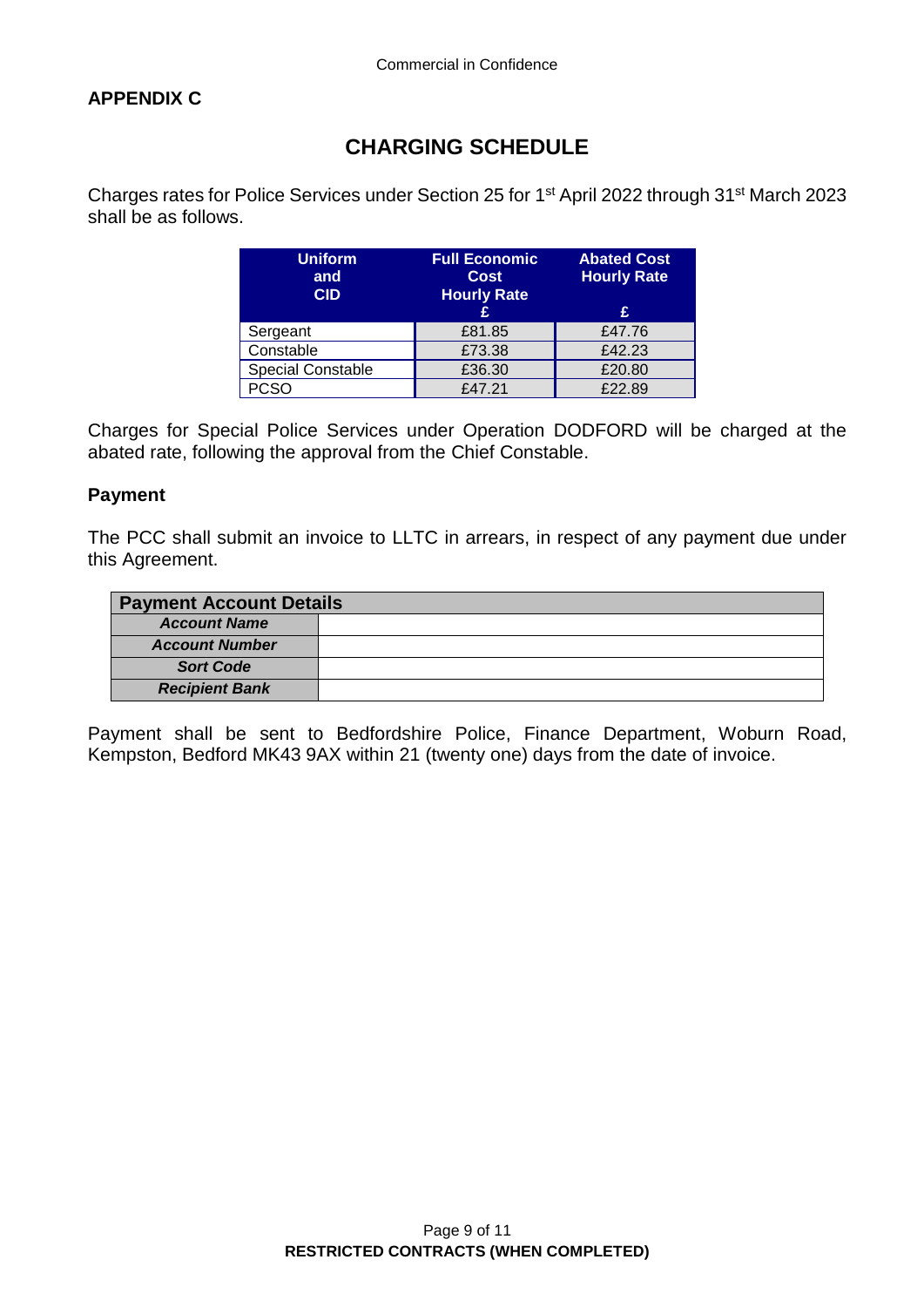## **APPENDIX D**

# **TIME LOG SHEET**

The following log sheet shall be completed and acknowledged by a duly authorised signatory of Bedfordshire Police.

Agreement Reference…………………………………………

Police Officers Name………………………………………….

Collar Number………………………………………………….

| <b>Date</b> | <b>Start</b>              | <b>Finish</b> | <b>Hours</b><br>worked | <b>Patrols/Duties</b><br><b>Undertaken</b> |
|-------------|---------------------------|---------------|------------------------|--------------------------------------------|
|             |                           |               |                        |                                            |
|             |                           |               |                        |                                            |
|             |                           |               |                        |                                            |
|             |                           |               |                        |                                            |
|             |                           |               |                        |                                            |
|             |                           |               |                        |                                            |
|             |                           |               |                        |                                            |
|             |                           |               |                        |                                            |
|             |                           |               |                        |                                            |
|             |                           |               |                        |                                            |
|             |                           |               |                        |                                            |
|             |                           |               |                        |                                            |
|             |                           |               |                        |                                            |
|             |                           |               |                        |                                            |
|             |                           |               |                        |                                            |
|             |                           |               |                        |                                            |
|             |                           |               |                        |                                            |
|             |                           |               |                        |                                            |
|             |                           |               |                        |                                            |
|             |                           |               |                        |                                            |
|             |                           |               |                        |                                            |
|             |                           |               |                        |                                            |
|             |                           |               |                        |                                            |
|             |                           |               |                        |                                            |
|             |                           |               |                        |                                            |
|             |                           |               |                        |                                            |
|             |                           |               |                        |                                            |
|             | <b>Total Hours worked</b> |               |                        |                                            |

**Signature …………………………………………… (Police Officer)**

**Countersigned …………………………………….. (Bedfordshire Police) Supervisor**